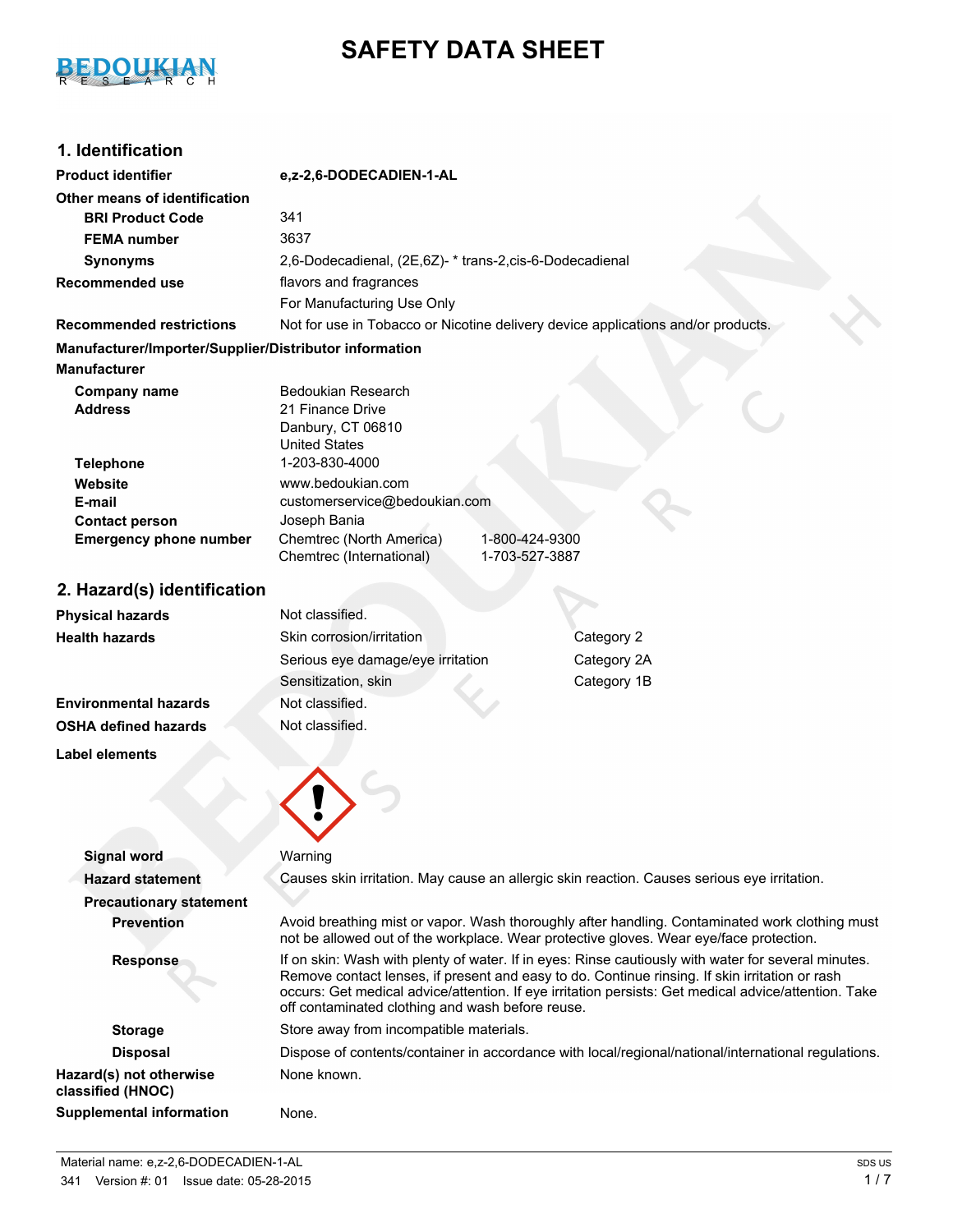# **3. Composition/information on ingredients**

#### **Substances**

| <b>Chemical name</b>                                                             | <b>Common name and synonyms</b>                                                                                                                                                                                                                                                                                                                                                                                                                                       | <b>CAS number</b> | $\%$ |
|----------------------------------------------------------------------------------|-----------------------------------------------------------------------------------------------------------------------------------------------------------------------------------------------------------------------------------------------------------------------------------------------------------------------------------------------------------------------------------------------------------------------------------------------------------------------|-------------------|------|
| e,z-2,6-DODECADIEN-1-AL                                                          | 2,6-Dodecadienal, (2E,6Z)-<br>trans-2, cis-6-Dodecadienal                                                                                                                                                                                                                                                                                                                                                                                                             | 21662-13-5        | 100  |
| <b>Stabilizers</b>                                                               |                                                                                                                                                                                                                                                                                                                                                                                                                                                                       |                   |      |
| <b>Chemical name</b>                                                             |                                                                                                                                                                                                                                                                                                                                                                                                                                                                       | <b>CAS number</b> | $\%$ |
| synthetic alpha tocopherol                                                       |                                                                                                                                                                                                                                                                                                                                                                                                                                                                       | 10191-41-0        | 0.5  |
|                                                                                  | *Designates that a specific chemical identity and/or percentage of composition has been withheld as a trade secret.                                                                                                                                                                                                                                                                                                                                                   |                   |      |
| <b>Composition comments</b>                                                      | Occupational Exposure Limits for stabilizers are listed in Section 8.                                                                                                                                                                                                                                                                                                                                                                                                 |                   |      |
| 4. First-aid measures                                                            |                                                                                                                                                                                                                                                                                                                                                                                                                                                                       |                   |      |
| Inhalation                                                                       | Move to fresh air. Call a physician if symptoms develop or persist.                                                                                                                                                                                                                                                                                                                                                                                                   |                   |      |
| <b>Skin contact</b>                                                              | Remove contaminated clothing immediately and wash skin with soap and water. In case of<br>eczema or other skin disorders: Seek medical attention and take along these instructions. Wash<br>contaminated clothing before reuse.                                                                                                                                                                                                                                       |                   |      |
| Eye contact                                                                      | Immediately flush eyes with plenty of water for at least 15 minutes. Remove contact lenses, if<br>present and easy to do. Continue rinsing. Get medical attention if irritation develops and persists.                                                                                                                                                                                                                                                                |                   |      |
| Ingestion                                                                        | Rinse mouth. Get medical attention if symptoms occur.                                                                                                                                                                                                                                                                                                                                                                                                                 |                   |      |
| <b>Most important</b><br>symptoms/effects, acute and<br>delayed                  | Severe eye irritation. Symptoms may include stinging, tearing, redness, swelling, and blurred<br>vision. Skin irritation. May cause redness and pain. May cause an allergic skin reaction. Dermatitis.<br>Rash.                                                                                                                                                                                                                                                       |                   |      |
| Indication of immediate<br>medical attention and special<br>treatment needed     | Provide general supportive measures and treat symptomatically. Keep victim under observation.<br>Symptoms may be delayed.                                                                                                                                                                                                                                                                                                                                             |                   |      |
| <b>General information</b>                                                       | Ensure that medical personnel are aware of the material(s) involved, and take precautions to<br>protect themselves. Wash contaminated clothing before reuse.                                                                                                                                                                                                                                                                                                          |                   |      |
| 5. Fire-fighting measures                                                        |                                                                                                                                                                                                                                                                                                                                                                                                                                                                       |                   |      |
| Suitable extinguishing media                                                     | Water fog. Foam. Dry chemical powder. Carbon dioxide (CO2).                                                                                                                                                                                                                                                                                                                                                                                                           |                   |      |
| Unsuitable extinguishing<br>media                                                | Do not use water jet as an extinguisher, as this will spread the fire.                                                                                                                                                                                                                                                                                                                                                                                                |                   |      |
| Specific hazards arising from<br>the chemical                                    | During fire, gases hazardous to health may be formed.                                                                                                                                                                                                                                                                                                                                                                                                                 |                   |      |
| Special protective equipment<br>and precautions for firefighters                 | Self-contained breathing apparatus and full protective clothing must be worn in case of fire.                                                                                                                                                                                                                                                                                                                                                                         |                   |      |
| <b>Fire fighting</b><br>equipment/instructions                                   | Move containers from fire area if you can do so without risk.                                                                                                                                                                                                                                                                                                                                                                                                         |                   |      |
| <b>Specific methods</b>                                                          | Use standard firefighting procedures and consider the hazards of other involved materials.                                                                                                                                                                                                                                                                                                                                                                            |                   |      |
| <b>General fire hazards</b>                                                      | No unusual fire or explosion hazards noted.                                                                                                                                                                                                                                                                                                                                                                                                                           |                   |      |
| 6. Accidental release measures                                                   |                                                                                                                                                                                                                                                                                                                                                                                                                                                                       |                   |      |
| <b>Personal precautions,</b><br>protective equipment and<br>emergency procedures | Keep unnecessary personnel away. Keep people away from and upwind of spill/leak. Wear<br>appropriate protective equipment and clothing during clean-up. Avoid breathing mist or vapor. Do<br>not touch damaged containers or spilled material unless wearing appropriate protective clothing.<br>Ensure adequate ventilation. Local authorities should be advised if significant spillages cannot be<br>contained. For personal protection, see section 8 of the SDS. |                   |      |
| <b>Methods and materials for</b><br>containment and cleaning up                  | Large Spills: Stop the flow of material, if this is without risk. Dike the spilled material, where this is<br>possible. Cover with plastic sheet to prevent spreading. Absorb in vermiculite, dry sand or earth<br>and place into containers. Following product recovery, flush area with water.                                                                                                                                                                      |                   |      |
|                                                                                  | Small Spills: Wipe up with absorbent material (e.g. cloth, fleece). Clean surface thoroughly to<br>remove residual contamination.                                                                                                                                                                                                                                                                                                                                     |                   |      |
|                                                                                  | Never return spills to original containers for re-use. For waste disposal, see section 13 of the SDS.                                                                                                                                                                                                                                                                                                                                                                 |                   |      |
| <b>Environmental precautions</b>                                                 | Avoid discharge into drains, water courses or onto the ground.                                                                                                                                                                                                                                                                                                                                                                                                        |                   |      |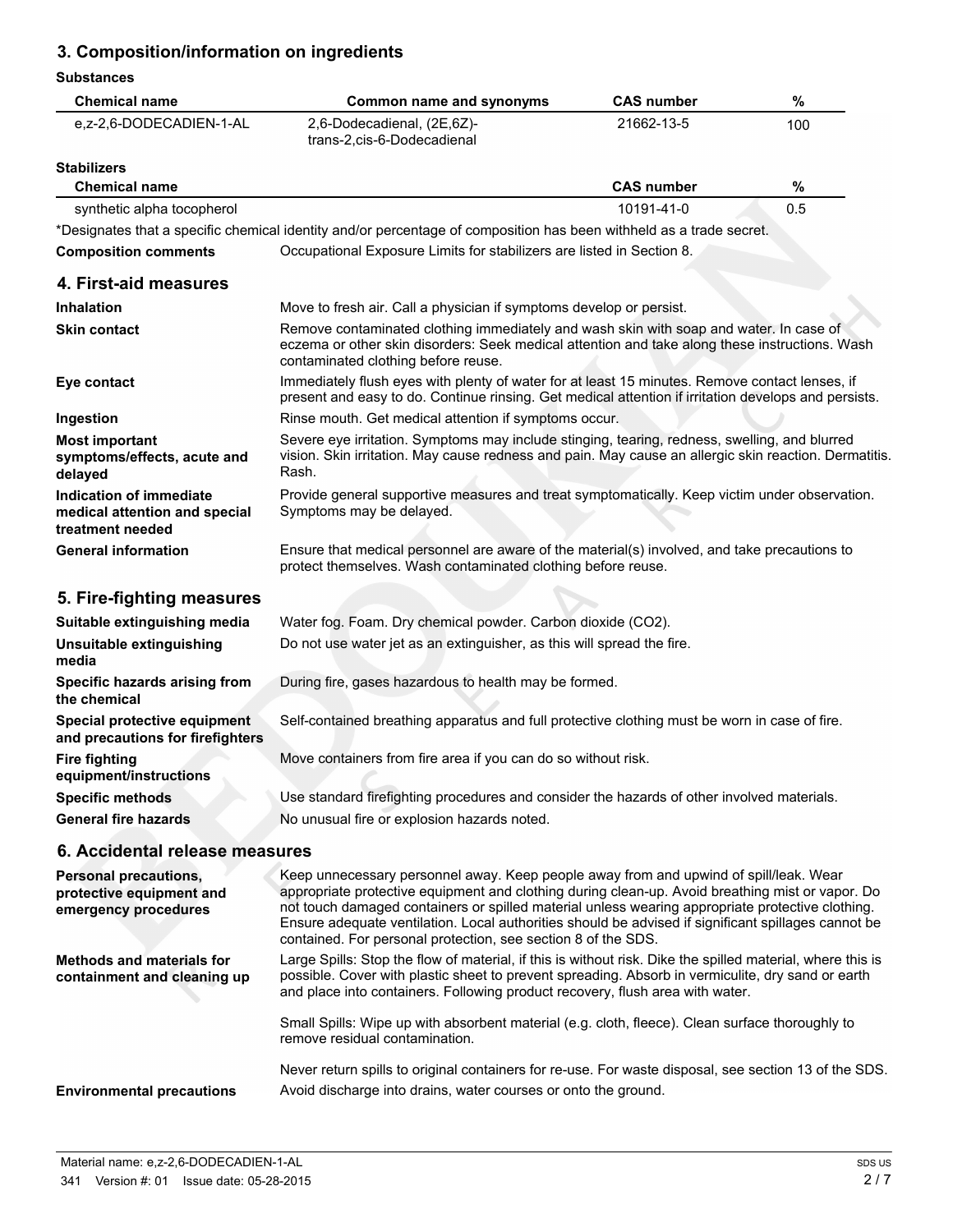# **7. Handling and storage**

| <b>Precautions for safe handling</b>                            | Avoid breathing mist or vapor. Avoid contact with eyes, skin, and clothing. Provide adequate<br>ventilation. Wear appropriate personal protective equipment. Observe good industrial hygiene<br>practices.                                                                                                                                                                                                                                                                                       |
|-----------------------------------------------------------------|--------------------------------------------------------------------------------------------------------------------------------------------------------------------------------------------------------------------------------------------------------------------------------------------------------------------------------------------------------------------------------------------------------------------------------------------------------------------------------------------------|
| Conditions for safe storage,<br>including any incompatibilities | Store in original tightly closed container. Store away from incompatible materials (see Section 10<br>of the SDS). Recommended Packaging: Glass or Aluminum. Store tightly sealed under inert gas in<br>a cool, well-ventilated area.                                                                                                                                                                                                                                                            |
| 8. Exposure controls/personal protection                        |                                                                                                                                                                                                                                                                                                                                                                                                                                                                                                  |
| <b>Occupational exposure limits</b>                             | No exposure limits noted for ingredient(s).                                                                                                                                                                                                                                                                                                                                                                                                                                                      |
| <b>Biological limit values</b>                                  | No biological exposure limits noted for the ingredient(s).                                                                                                                                                                                                                                                                                                                                                                                                                                       |
| Appropriate engineering<br>controls                             | Good general ventilation (typically 10 air changes per hour) should be used. Ventilation rates<br>should be matched to conditions. If applicable, use process enclosures, local exhaust ventilation,<br>or other engineering controls to maintain airborne levels below recommended exposure limits. If<br>exposure limits have not been established, maintain airborne levels to an acceptable level. Eye<br>wash facilities and emergency shower must be available when handling this product. |
|                                                                 | Individual protection measures, such as personal protective equipment                                                                                                                                                                                                                                                                                                                                                                                                                            |
| <b>Eye/face protection</b>                                      | Face shield is recommended. Wear safety glasses with side shields (or goggles).                                                                                                                                                                                                                                                                                                                                                                                                                  |
| <b>Skin protection</b>                                          |                                                                                                                                                                                                                                                                                                                                                                                                                                                                                                  |
| <b>Hand protection</b>                                          | Wear appropriate chemical resistant gloves. Suitable gloves can be recommended by the glove<br>supplier.                                                                                                                                                                                                                                                                                                                                                                                         |
| <b>Other</b>                                                    | Wear appropriate chemical resistant clothing. Use of an impervious apron is recommended.                                                                                                                                                                                                                                                                                                                                                                                                         |
| <b>Respiratory protection</b>                                   | In case of insufficient ventilation, wear suitable respiratory equipment.                                                                                                                                                                                                                                                                                                                                                                                                                        |
| <b>Thermal hazards</b>                                          | Wear appropriate thermal protective clothing, when necessary.                                                                                                                                                                                                                                                                                                                                                                                                                                    |
| <b>General hygiene</b><br>considerations                        | Always observe good personal hygiene measures, such as washing after handling the material<br>and before eating, drinking, and/or smoking. Routinely wash work clothing and protective<br>equipment to remove contaminants. Contaminated work clothing should not be allowed out of the<br>workplace.                                                                                                                                                                                            |
|                                                                 |                                                                                                                                                                                                                                                                                                                                                                                                                                                                                                  |

# **9. Physical and chemical properties**

| Appearance                                   |                                                                                                                                          |  |
|----------------------------------------------|------------------------------------------------------------------------------------------------------------------------------------------|--|
| <b>Physical state</b>                        | Liquid.                                                                                                                                  |  |
| Color                                        | Yellow                                                                                                                                   |  |
| Odor                                         | waxy, citrus, somewhat melon-like odor.                                                                                                  |  |
| <b>Odor threshold</b>                        | Not available.                                                                                                                           |  |
| рH                                           | Not available.                                                                                                                           |  |
| Melting point/freezing point                 | Not available.                                                                                                                           |  |
| Initial boiling point and boiling<br>range   | 505.65 °F (263.14 °C) US EPA. 2014. Estimation Programs Interface Suite™ for Microsoft®<br>Windows, v 4.11. US EPA, Washington, DC, USA. |  |
| <b>Flash point</b>                           | 210 °F (99 °C) Pensky-Martens or Grabner Miniflash                                                                                       |  |
| <b>Evaporation rate</b>                      | Not available.                                                                                                                           |  |
| Flammability (solid, gas)                    | Not applicable.                                                                                                                          |  |
| Upper/lower flammability or explosive limits |                                                                                                                                          |  |
| <b>Flammability limit - lower</b><br>$(\% )$ | Not available.                                                                                                                           |  |
| <b>Flammability limit - upper</b><br>$(\% )$ | Not available.                                                                                                                           |  |
| Explosive limit - lower (%)                  | Not available.                                                                                                                           |  |
| Explosive limit - upper (%)                  | Not available.                                                                                                                           |  |
| Vapor pressure                               | 0.00833 mmHg at 20°C; US EPA. 2014. Estimation Programs Interface Suite™ for Microsoft®<br>Windows, v 4.11. US EPA, Washington, DC, USA. |  |
| <b>Vapor density</b>                         | 6.2 Relative to air; air = 1                                                                                                             |  |
| <b>Relative density</b>                      | Not available.                                                                                                                           |  |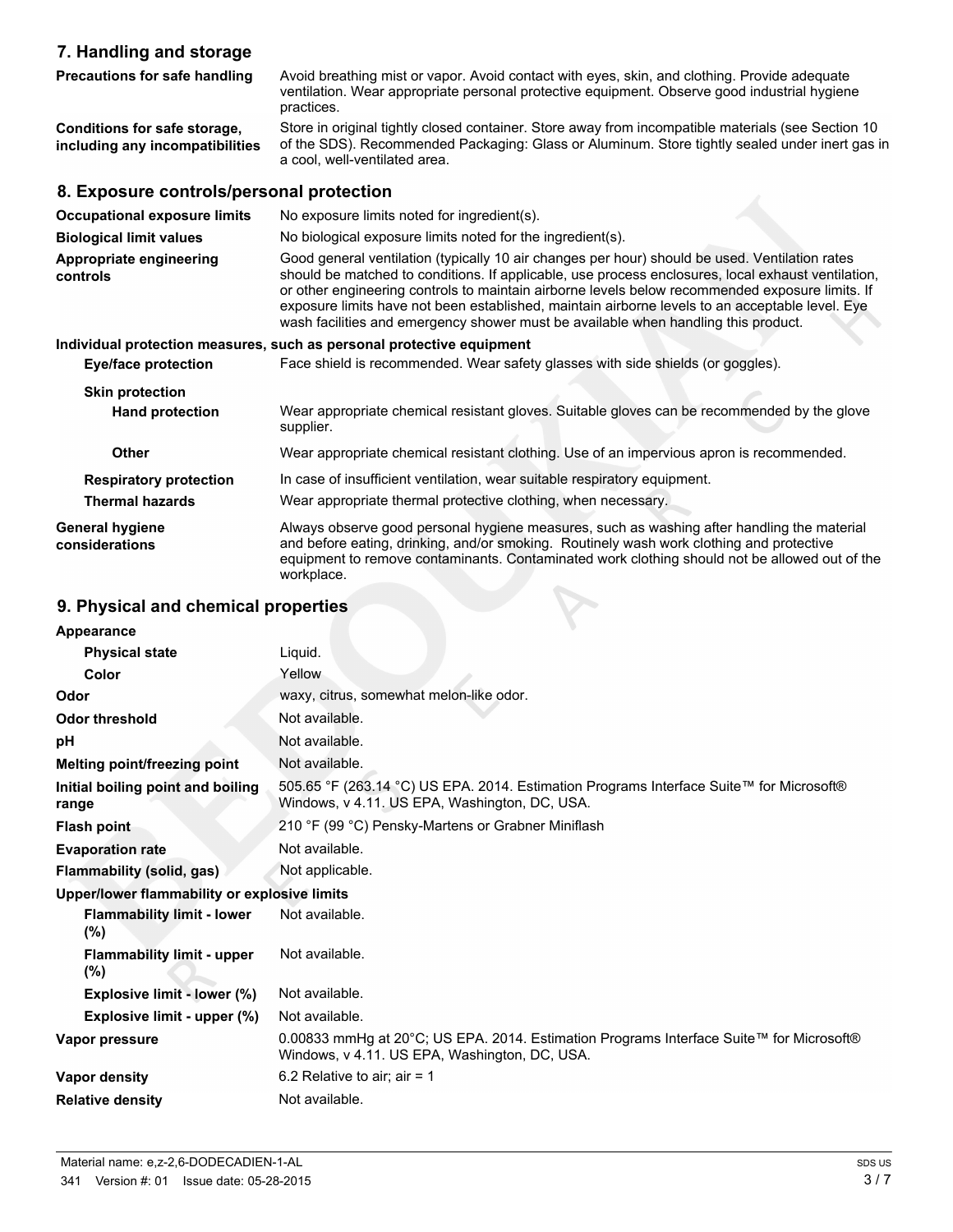| Solubility(ies)                                   |                                                                                                                         |
|---------------------------------------------------|-------------------------------------------------------------------------------------------------------------------------|
| Solubility (water)                                | Not available.                                                                                                          |
| <b>Partition coefficient</b><br>(n-octanol/water) | 4.32 US EPA. 2014. Estimation Programs Interface Suite™ for Microsoft® Windows, v 4.11. US<br>EPA, Washington, DC, USA. |
| <b>Auto-ignition temperature</b>                  | Not available.                                                                                                          |
| Decomposition temperature                         | Not available.                                                                                                          |
| <b>Viscosity</b>                                  | Not available.                                                                                                          |
| Other information                                 |                                                                                                                         |
| <b>Density</b>                                    | $0.857 - 0.864$ g/cm3                                                                                                   |
| <b>Flammability class</b>                         | Combustible IIIB estimated                                                                                              |
| Molecular formula                                 | C12H20O                                                                                                                 |
| <b>Molecular weight</b>                           | 180.29                                                                                                                  |
| Specific gravity                                  | $0.857 - 0.864$ at 25°C                                                                                                 |

# **10. Stability and reactivity**

| <b>Reactivity</b>                            | The product is stable and non-reactive under normal conditions of use, storage and transport. |
|----------------------------------------------|-----------------------------------------------------------------------------------------------|
| <b>Chemical stability</b>                    | Material is stable under normal conditions.                                                   |
| <b>Possibility of hazardous</b><br>reactions | No dangerous reaction known under conditions of normal use.                                   |
| <b>Conditions to avoid</b>                   | Avoid temperatures exceeding the flash point. Contact with incompatible materials.            |
| Incompatible materials                       | Strong oxidizing agents.                                                                      |
| <b>Hazardous decomposition</b><br>products   | No hazardous decomposition products are known.                                                |

# **11. Toxicological information**

#### **Information on likely routes of exposure**

| <b>Inhalation</b>                                                                  | No adverse effects due to inhalation are expected.                                                                                                                                                              |
|------------------------------------------------------------------------------------|-----------------------------------------------------------------------------------------------------------------------------------------------------------------------------------------------------------------|
| <b>Skin contact</b>                                                                | Causes skin irritation. May cause an allergic skin reaction.                                                                                                                                                    |
| Eye contact                                                                        | Causes serious eye irritation.                                                                                                                                                                                  |
| Ingestion                                                                          | Expected to be a low ingestion hazard.                                                                                                                                                                          |
| Symptoms related to the<br>physical, chemical and<br>toxicological characteristics | Severe eye irritation. Symptoms may include stinging, tearing, redness, swelling, and blurred<br>vision. Skin irritation. May cause redness and pain. May cause an allergic skin reaction.<br>Dermatitis, Rash. |
| .                                                                                  |                                                                                                                                                                                                                 |

#### **Information on toxicological effects**

| <b>Acute toxicity</b>                    | May cause an allergic skin reaction. |                                                                 |
|------------------------------------------|--------------------------------------|-----------------------------------------------------------------|
| <b>Product</b>                           | <b>Species</b>                       | <b>Test Results</b>                                             |
| e,z-2,6-DODECADIEN-1-AL (CAS 21662-13-5) |                                      |                                                                 |
| <b>Acute</b>                             |                                      |                                                                 |
| <b>Dermal</b>                            |                                      |                                                                 |
| Liquid                                   |                                      |                                                                 |
| LD50                                     | Rabbit                               | > 5000 mg/kg Result for similar material<br>e.z-2.6-Nonadienal. |
| Oral                                     |                                      |                                                                 |
| Liquid                                   |                                      |                                                                 |
| LD50                                     | Rat                                  | > 5000 mg/kg Result for similar material<br>e.z-2.6-Nonadienal. |

\* Estimates for product may be based on additional component data not shown. **Skin corrosion/irritation** Causes skin irritation.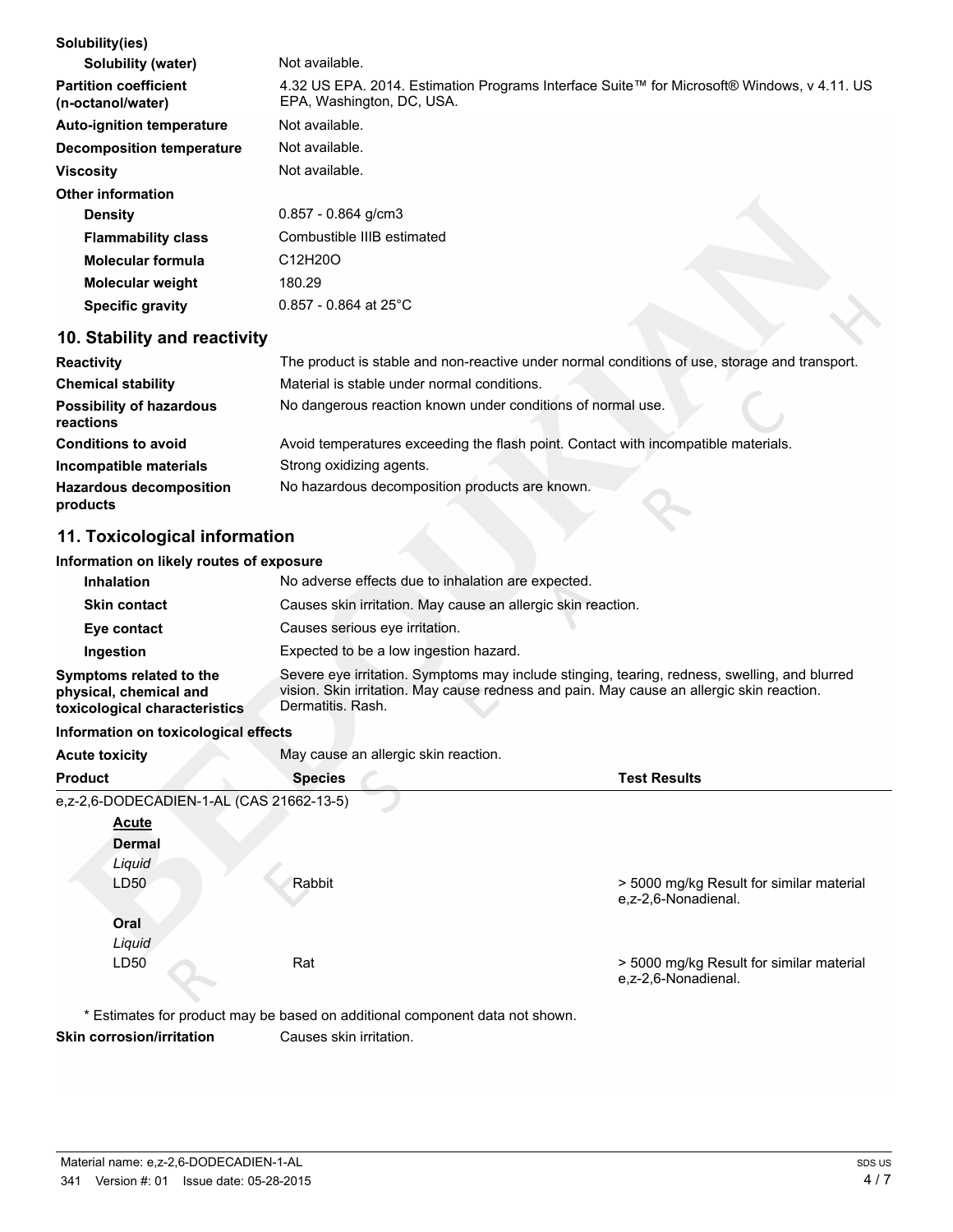0.03 - 30 % Open epicutaneous test, Vehicle Acetone. Minimal irritant concentration after 24 hours was 3%. Maximal non irritant concentration was 1%. Result for similar material trans-2,cis-6-Nonadienal. Result: Irritation noted. Species: Guinea pig Organ: Skin Notes: RIFM 2 % Patch test, Vehicle Petrolatum. Result for similar material trans-2,cis-6-Nonadienal. Result: No irritation observed. Species: Human Organ: Skin Notes: RIFM

**Serious eye damage/eye irritation**

#### **Respiratory or skin sensitization**

**Respiratory sensitization** Not a respiratory sensitizer.

**Skin sensitization** May cause an allergic skin reaction.

Causes serious eye irritation.

**Skin sensitization**

e,z-2,6-DODECADIEN-1-AL 0.03 - 30 % Open epicutaneous test, Vehicle Acetone.

Sensitization responses noted beginning at 0.3%. Concentrations 0.03%, 0.10%, 0.30%, 1.0%, 3.0%, 10.0%, and 30.0% tested. Result for similar material trans-2,cis-6-Nonadienal. Result: Sensitization noted. Species: Guinea pig Organ: Skin Notes: RIFM 2 % Patch test, Vehicle Petrolatum. Result for similar material trans-2,cis-6-Nonadienal. Result: Not sensitizing. Species: Human Organ: Skin Notes: RIFM 3 % Maximization test, Intradermal induction 5% in Freund's Complete Adjuvant. Topical induction 25% in Petrolatum. Topical challenge 3% in Petrolatum. Result for similar material trans-2,cis-6-Nonadienal. Result: Sensitization noted. Species: Guinea pig Organ: Skin Notes: RIFM

Not listed.

**Germ cell mutagenicity** No data available to indicate product or any components present at greater than 0.1% are mutagenic or genotoxic.

**Carcinogenicity** This product is not considered to be a carcinogen by IARC, ACGIH, NTP, or OSHA.

**OSHA Specifically Regulated Substances (29 CFR 1910.1001-1050)**

| .                                                          |                                                                              |
|------------------------------------------------------------|------------------------------------------------------------------------------|
| <b>Reproductive toxicity</b>                               | This product is not expected to cause reproductive or developmental effects. |
| <b>Specific target organ toxicity -</b><br>single exposure | Not classified.                                                              |
| Specific target organ toxicity -<br>repeated exposure      | Not classified.                                                              |
| <b>Aspiration hazard</b>                                   | Not an aspiration hazard.                                                    |

# **12. Ecological information**

| <b>Ecotoxicity</b>               | The product is not classified as environmentally hazardous. However, this does not exclude the<br>possibility that large or frequent spills can have a harmful or damaging effect on the environment. |
|----------------------------------|-------------------------------------------------------------------------------------------------------------------------------------------------------------------------------------------------------|
| Persistence and degradability    | No data is available on the degradability of this product.                                                                                                                                            |
| <b>Bioaccumulative potential</b> |                                                                                                                                                                                                       |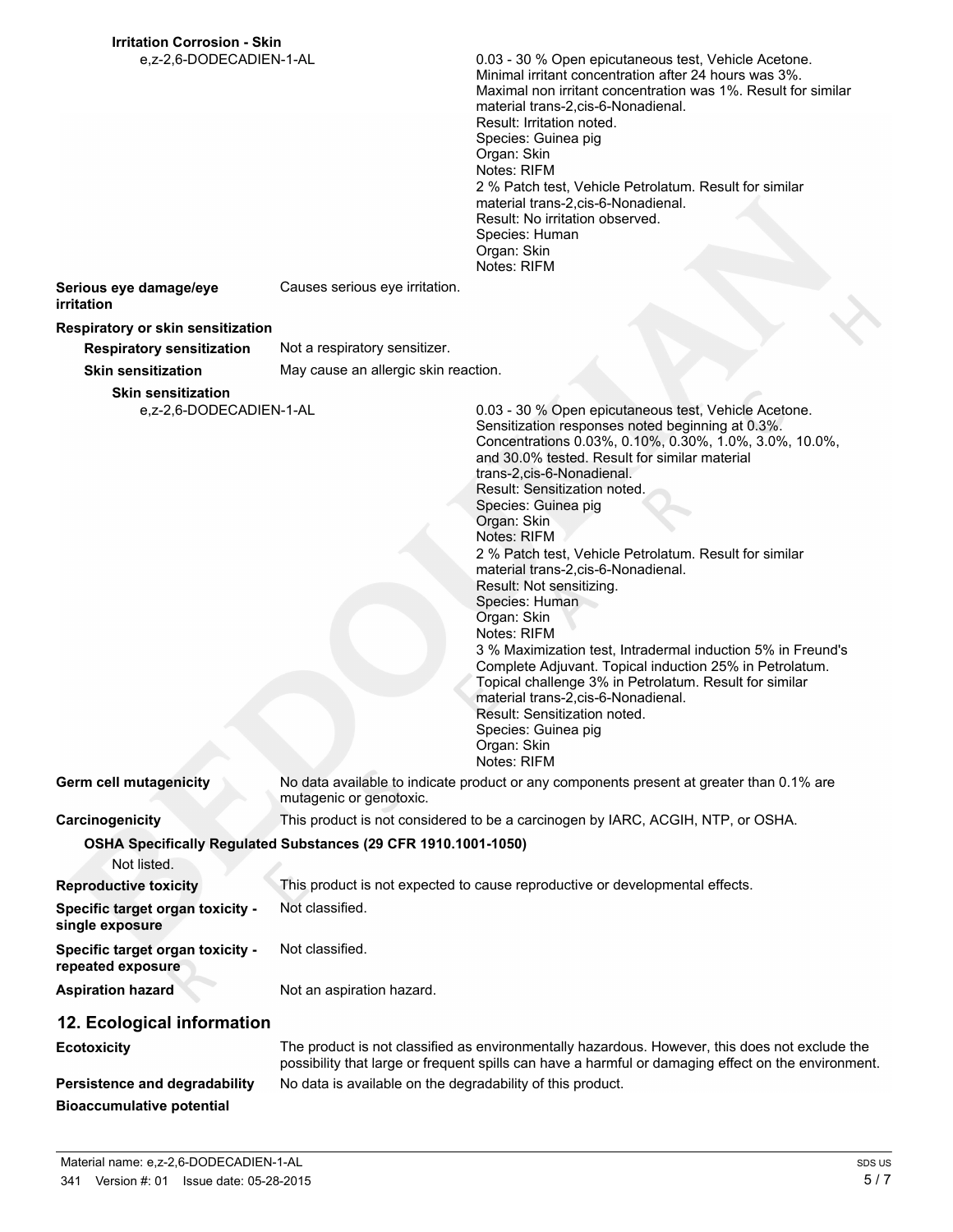| 4.32, US EPA. 2014. Estimation Programs Interface Suite™ |
|----------------------------------------------------------|
| for Microsoft® Windows, v 4.11. US EPA, Washington, DC,  |
| USA.                                                     |

| <b>Mobility in soil</b> | No data available.                                                                                                                                                                         |
|-------------------------|--------------------------------------------------------------------------------------------------------------------------------------------------------------------------------------------|
| Other adverse effects   | No other adverse environmental effects (e.g. ozone depletion, photochemical ozone creation<br>potential, endocrine disruption, global warming potential) are expected from this component. |

#### **13. Disposal considerations**

| <b>Disposal instructions</b>             | Collect and reclaim or dispose in sealed containers at licensed waste disposal site. Dispose of<br>contents/container in accordance with local/regional/national/international regulations.                            |  |
|------------------------------------------|------------------------------------------------------------------------------------------------------------------------------------------------------------------------------------------------------------------------|--|
| Local disposal regulations               | Dispose in accordance with all applicable regulations.                                                                                                                                                                 |  |
| Hazardous waste code                     | The waste code should be assigned in discussion between the user, the producer and the waste<br>disposal company.                                                                                                      |  |
| Waste from residues / unused<br>products | Dispose of in accordance with local regulations. Empty containers or liners may retain some<br>product residues. This material and its container must be disposed of in a safe manner (see:<br>Disposal instructions). |  |
| Contaminated packaging                   | Since emptied containers may retain product residue, follow label warnings even after container is<br>emptied. Empty containers should be taken to an approved waste handling site for recycling or<br>disposal.       |  |

# **14. Transport information**

#### **DOT**

Not regulated as dangerous goods.

#### **IATA**

Not regulated as dangerous goods.

#### **IMDG**

Not regulated as dangerous goods.

**Transport in bulk according to** Not established. **Annex II of MARPOL 73/78 and the IBC Code**

### **15. Regulatory information**

**US federal regulations** This product is a "Hazardous Chemical" as defined by the OSHA Hazard Communication Standard, 29 CFR 1910.1200.

#### **TSCA Section 12(b) Export Notification (40 CFR 707, Subpt. D)**

#### Not regulated.

**CERCLA Hazardous Substance List (40 CFR 302.4)**

Not listed.

**SARA 304 Emergency release notification**

Not regulated.

**OSHA Specifically Regulated Substances (29 CFR 1910.1001-1050)**

Not listed.

# **Superfund Amendments and Reauthorization Act of 1986 (SARA)**

**Hazard categories** Immediate Hazard - Yes Delayed Hazard - No Fire Hazard - No Pressure Hazard - No Reactivity Hazard - No

### **SARA 302 Extremely hazardous substance**

Not listed.

**SARA 311/312 Hazardous chemical** Yes

**SARA 313 (TRI reporting)** Not regulated.

### **Other federal regulations**

**Clean Air Act (CAA) Section 112 Hazardous Air Pollutants (HAPs) List**

Not regulated.